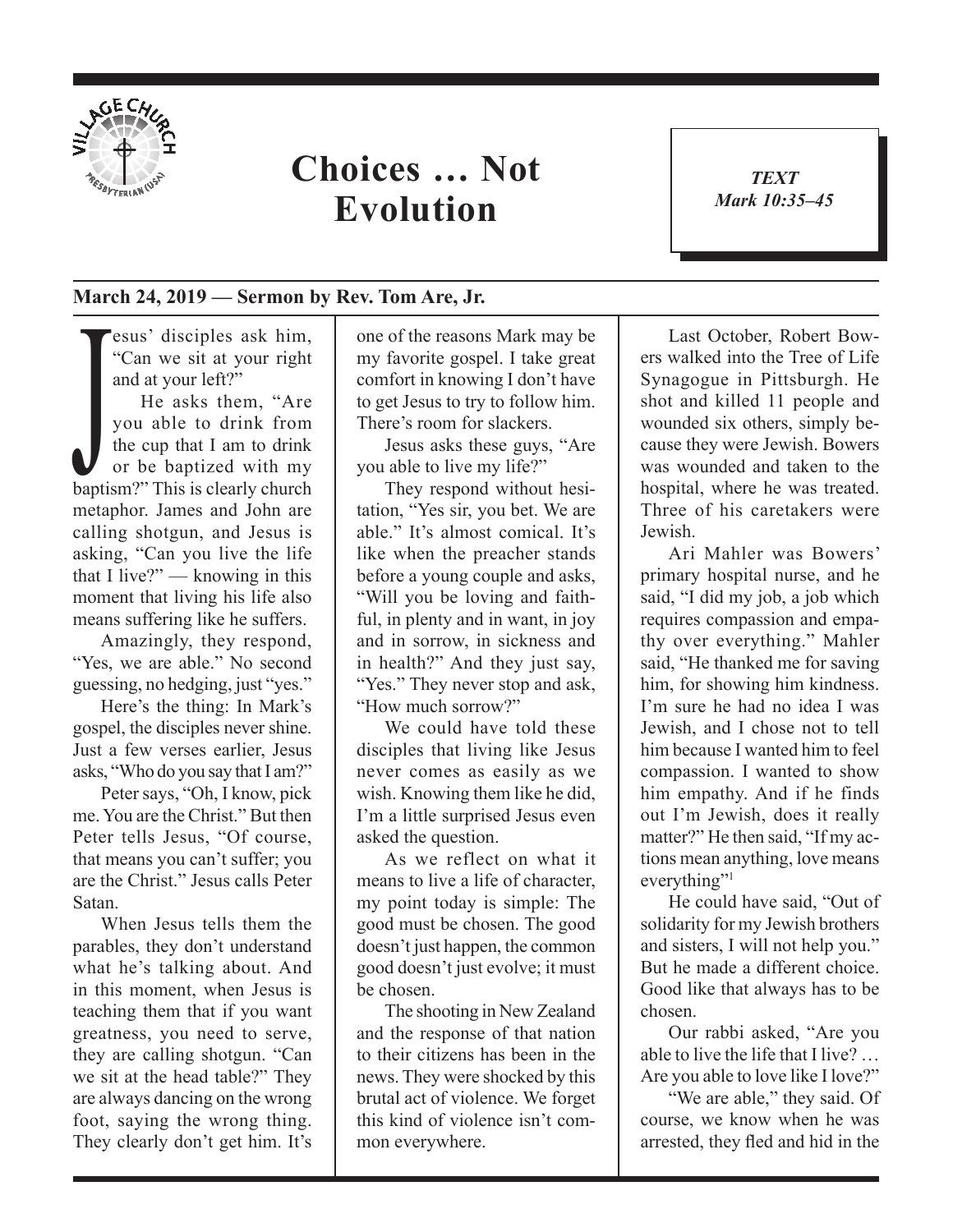2

shadows. Loving like Jesus is seldom easy.

I think one of the challenges of character is that it begins by seeing the value in others. It begins by committing to the common good. Our tendency is to prioritize ourselves; to put ourselves first. There are some voices in our culture that tell us that's exactly what we should do. They promise if everyone chooses what is good for them — if you choose what is good for you, and I choose what is good for me — what's good for all will just evolve; it will just show up. But our history with each other indicates it's not that simple. Character requires not just my needs, but the needs of my neighbor be prioritized.

Victor Frankl was a Jewish psychiatrist in Vienna and was rounded up by the Nazis chanting blood and soil as they marched him to the camps in 1942. Frankl learned in the camps that life is not first about my passion. He said he learned to ask not "What do I want from life?" but "What does life require of me?" Frankl's own sense was that life had given him an assignment and placed a moral task before him<sup>2</sup>

I think Frankl is describing what Jesus identified as calling or vocation. Ari Mahler said, "I did my job, which required compassion and empathy." In some sense, loving like Jesus is our *job*.

Frederick Buechner is famous for defining our vocation — our calling. In a little book titled *Wishful Thinking*, Buechner wrote, your calling occurs where "your deep gladness and the world's deep hunger meet."3 I love that definition, but I think it's wrong. At my age, I have come to believe this definition is just wishful thinking. Moses would not have described calling that way. Jeremiah didn't understand it that way. Jesus' garden prayer was that "this cup would pass him by." No, our calling isn't always about our bliss; it's more our job. It is not always about what the world gives to us; it is what the world needs from us.

And that is hard. It's so hard that I wonder why Jesus even asked the question. You would think he knew when the shadow of the cross reached them, they would scatter.

I was in a conversation this week with a new friend, a pastor from another city. He spoke of how the church in America is dying. That's not our story at Village, but it's true many places. The larger Presbyterian community of Heartland Presbytery in the last six years has lost 25 percent of its membership.4 And everyone with a blog or a website offers reasons and causes and changes that have brought this about. But I wonder if one reason is, we have failed to pay attention to our calling; if we have gotten so concerned about how to take care of ourselves that we have failed to ask what the world needs from us.

For a generation, we have obsessed over sexuality. It is hurting our Methodist brothers and sisters now, and we should understand — because not that long ago, we were in the same boat. But while we worried about this, the Middle East crumbled. Africa has children dying every day because of a lack of clean water. We continue to watch our neighbors being gunned down in senseless shootings, and our government leaders seem mostly apathetic.

We are witnessing horrendous floods and fires and storms, and too many are willing to gamble that the science is wrong, and we can just buy our way out of the effects of climate change. For decades the prosperity of this country has become increasingly concentrated, leaving far too many to live on wages that are unlivable. We have witnessed in recent years an increasingly open and bold racist America, leaving me to admit I was naive that America had committed herself to reject such bigotry. More and more of our young people battle depression, our sisters and daughters experience violence and demeaning behavior at work or school. The list of those who need our food pantry shows no end. I could go on.

And the church in America has chosen to worry about sexual orientation of our pastors, or whose love is worthy of marriage, or whose kindergarteners can go to school. We have paid attention to the wrong things, and it has left many to ask, "Why would I be part of church if this is all that following Jesus is about?"

Now, before you think I have completely gone off the deep end, let me say two things. I am not suggesting that it's up to us to fix the world. I know the problems in the world, and the